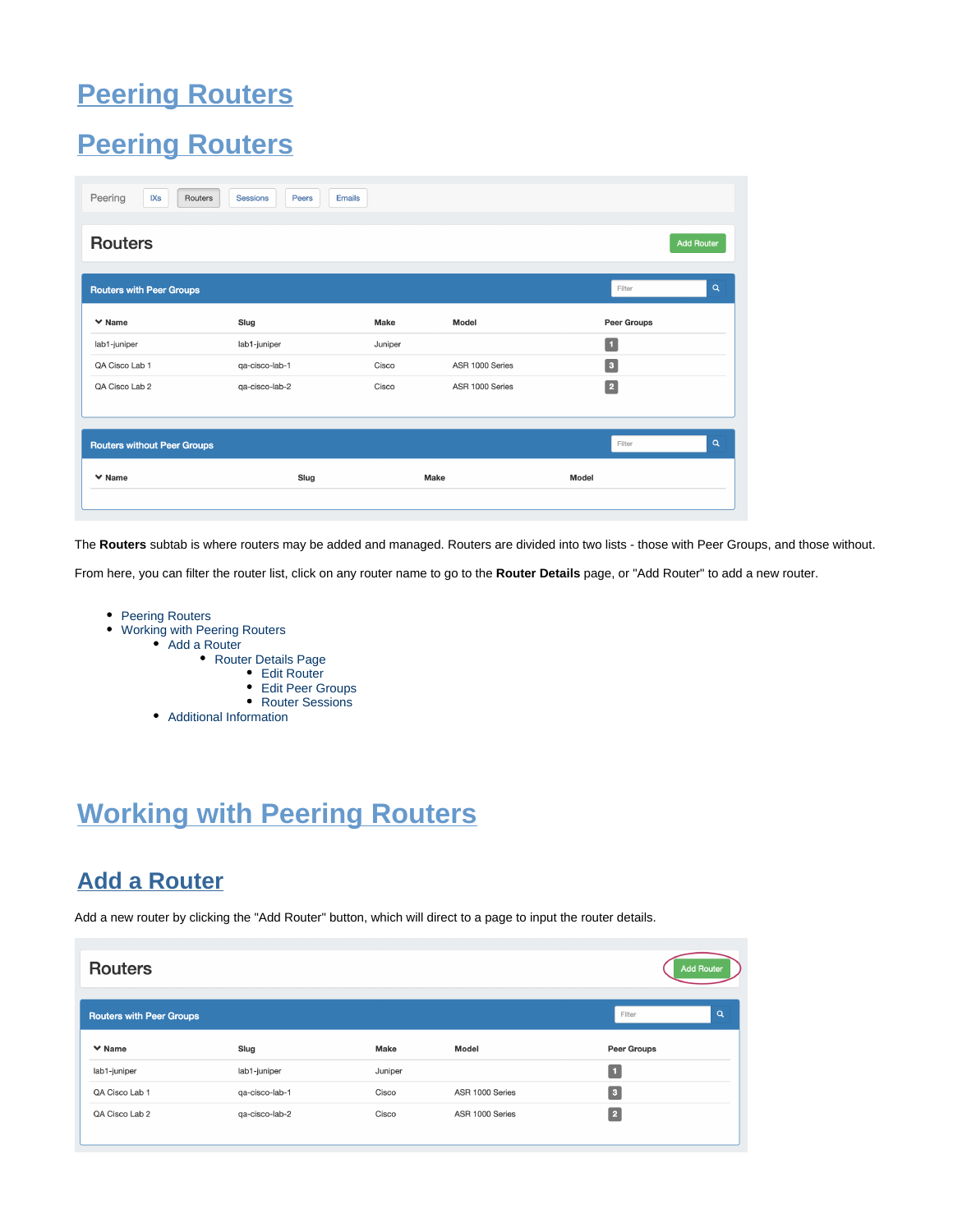Enter in router details: Name, Make, Model, Hostname, IP address(es), and credentials. If desired, you can confirm the connection by clicking "Test Connection".

When done, click "Create".

| Peering<br>IXs<br>Routers<br>Sessions    | Peers<br>Emails       |                            |                                         |
|------------------------------------------|-----------------------|----------------------------|-----------------------------------------|
| <b>Create New Router</b><br>Router Name* |                       |                            |                                         |
| Enter the router name                    |                       |                            |                                         |
| <b>Router Make</b>                       |                       |                            |                                         |
| Select a router manufacturer             |                       |                            |                                         |
| <b>Router Model</b>                      |                       |                            |                                         |
| Select a router model                    |                       |                            |                                         |
| Hostname                                 |                       |                            |                                         |
| Enter a valid hostname                   |                       |                            |                                         |
| <b>IPv4 Address</b>                      |                       | <b>IPv6 Address</b>        |                                         |
| Enter a valid IPv4 address               |                       | Enter a valid IPv6 address |                                         |
| Username                                 | <b>Login Password</b> |                            | <b>Privileged Password</b>              |
|                                          |                       |                            |                                         |
|                                          |                       |                            |                                         |
|                                          |                       |                            | <b>Test Connection</b><br><b>Create</b> |

The Router will be added to the Router list, and can be managed from the router details page.

### <span id="page-1-0"></span>**Router Details Page**

| <b>Routers</b>                          |                                      |                           |                   |                                       | <b>Add Router</b>                              |
|-----------------------------------------|--------------------------------------|---------------------------|-------------------|---------------------------------------|------------------------------------------------|
|                                         | <b>Router Details</b>                |                           |                   |                                       |                                                |
| Cisco 1                                 |                                      | QA Cisco Lab 1            |                   |                                       |                                                |
| QA Cisco Lab 1<br>cisco-lab1.6connect.c | <b>Field Values</b>                  | <b>S</b><br>$\mathcal{C}$ | Peer Groups       |                                       |                                                |
|                                         | Make                                 | Cisco                     | Select Exchange   | $\hat{\mathbf{v}}$<br>Peer Group Name | IPv6 Add Group<br>$\bullet$ IPv4<br>$\bigcirc$ |
|                                         | Model                                | ASR 1000 Series           | Exchange          | Name                                  | Type                                           |
|                                         | IP <sub>v4</sub><br>IP <sub>v6</sub> |                           | Equinix Palo Alto | dev-v4-peer-group                     | ipv4<br>delete                                 |
|                                         | Hostname                             | cisco-lab1.6connect.com   | Equinix Palo Alto | dev-v6-peer-group                     | ipv6<br>delete                                 |
|                                         | Username                             | dev                       |                   |                                       |                                                |
|                                         | Password                             | ******                    |                   |                                       |                                                |
|                                         | <b>VRFs</b>                          |                           |                   |                                       |                                                |
|                                         | <b>VRF Name</b>                      | <b>ASN</b>                |                   |                                       |                                                |
|                                         | abc                                  | 8038                      |                   |                                       |                                                |
|                                         | cde                                  | 8038                      |                   |                                       |                                                |

Clicking on a router entry in the router list will open the router details page.

From here, routers may be added as well, or you can use the filterable list in the left sidebar to select a router to view.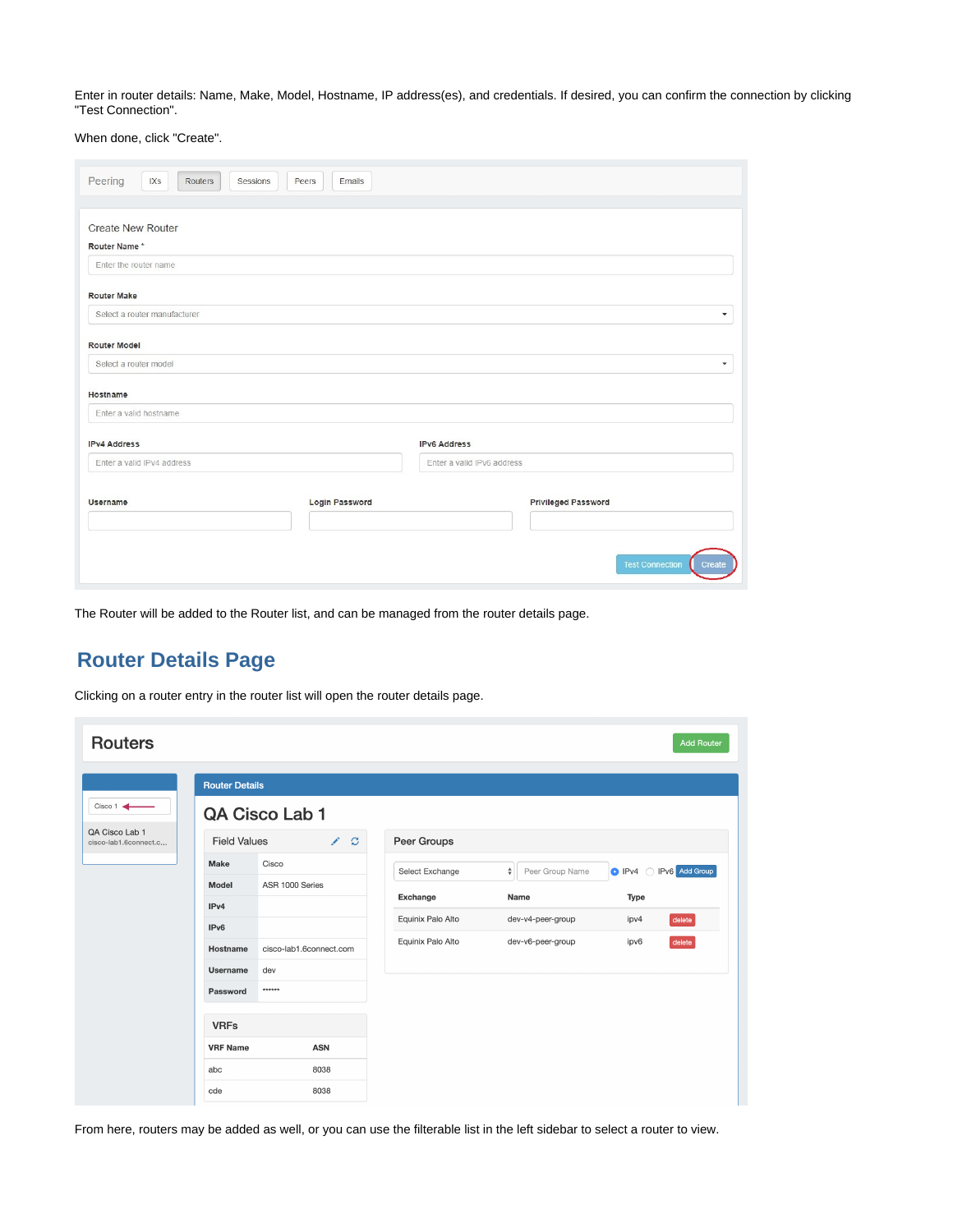The router details area gives the basic router information.

### <span id="page-2-0"></span>**Edit Router**

A Router's Make, Model, IP address, Hostname, Username, and Password may be edited from the Peering Router Details page.

To edit a router field, click the "Edit" icon (pencil), and input the desired change.

| <b>Router Details</b> |                 |
|-----------------------|-----------------|
| <b>QA Cisco Lab 1</b> | Edit            |
| <b>Field Values</b>   | C               |
| <b>Make</b>           | Cisco           |
| <b>Model</b>          | ASR 1000 Series |
| IP <sub>v4</sub>      |                 |
| IP <sub>v6</sub>      |                 |
| Hostname              |                 |
| <b>Username</b>       |                 |
| <b>Password</b>       | ******          |

When complete, click the "Save" icon. You may cancel the edit by clicking the "Cancel" icon to the left of "Save".

| <b>Router Details</b> |                 |        |
|-----------------------|-----------------|--------|
| QA Cisco Lab 1        |                 | Save   |
| <b>Field Values</b>   |                 | к      |
| <b>Make</b>           | Cisco           | ÷      |
| <b>Model</b>          | ASR 1000 Series | $\div$ |
| IPv4                  |                 |        |
| IPv6                  |                 |        |
| <b>Hostname</b>       |                 |        |
| <b>Username</b>       |                 |        |
| <b>Password</b>       |                 |        |

Router information may also be edited from the Router's Resource Entry page and /or Field Gadget. By default, not all router fields may be visible or editable - this is to prevent editing critical router identification elements while sessions may exist for those routers.

### <span id="page-2-1"></span>**Edit Peer Groups**